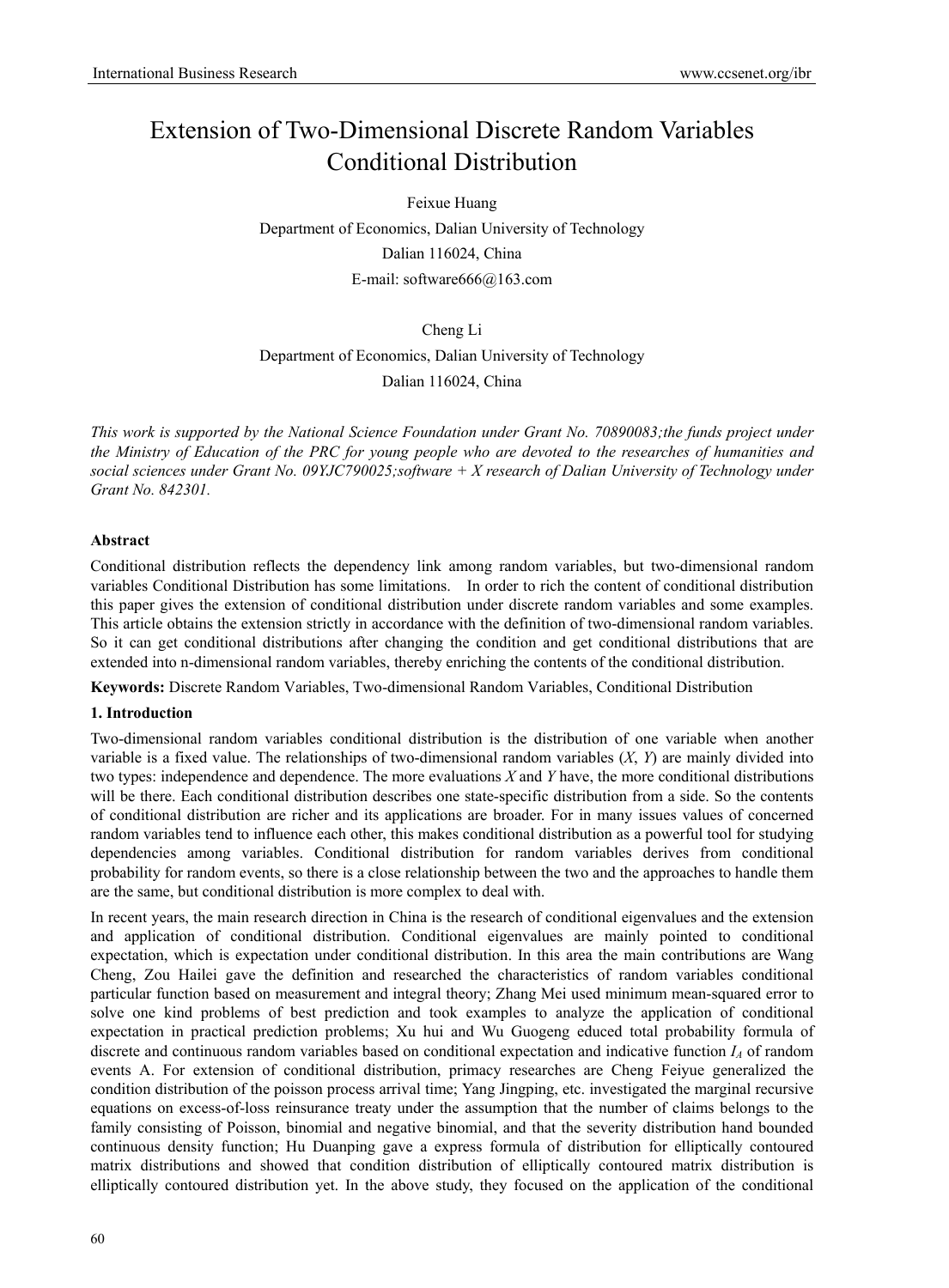$1 + \frac{1}{2}$ 

distribution showing the research significance of the conditional distribution, but there is few studies researching the nature of the conditional distribution.

In comparison, the studies of conditional distribution abroad are more in-depth. For example, Rodney C.L. Wolff, etc studied the methods of evaluating conditional distribution function; Jushan Bai investigated the dynamic model of testing parametric conditional distributions Peter Hall and Qiwei Yao discussed approximating conditional distribution function using dimension reduction Bruce E. Hansen studied nonparametric estimation of smooth conditional distributions<sup>[12]</sup>; Persi Diaconis and Bernd Sturmfels analyzed conditional distributions using algebraic algorithms for sampling. They have shown that the researches of conditional distribution are multi-faceted and more complex while make against undergraduate teaching.

Therefore, this paper begins to discuss and analyze from the basic content of conditional distribution and educes general formulas with certain conditions on the basis of the definition of conditional distribution. It first starts form the two-dimensional random variable conditional distribution and changes the given conditions to obtain the extensions of conditional distribution and then gives extensions of conditional distribution when there are three-dimensional random variables. This paper is to solve the conditional distribution of multidimensional random variables under the given conditions and its results can be used for teaching, expending the knowledge of the conditional distribution and facilitating people's calculations.

#### **2. Extension of discrete random variables conditional distribution**

**Extension 2.1** Set *X* and *Y* for the discrete random variables and *X,Y* are independent. Known the distribution series of *X* and *Y*, under the given condition of  $X + Y = n$  the conditional distribution of *X* is

$$
P(X = k | X + Y = n) = \frac{P(X = k, X + Y = n)}{P(X + Y = n)} = \frac{P(X = k)P(Y = n - k)}{P(X + Y = n)}
$$
(1)

**Example2.1.1 I)** basal example: In the case of two-dimensional random variables, *X* and *Y* are independent and  $X \square P(\lambda)$ ,  $Y \square P(\lambda)$ . Given the condition of  $X + Y = n$  to solve the conditional distribution of X.

**To solve:** For the sum of the independent Poisson variables is still Poisson variable, viz.  $X + Y \square P(\lambda_1 + \lambda_2)$ , so

$$
P(X = k | X + Y = n) = \frac{P(X = k, X + Y = n)}{P(X + Y = n)} = \frac{P(X = k)P(Y = n - k)}{P(X + Y = n)}
$$

$$
= \frac{\frac{\lambda_1^k}{k!} e^{-\lambda_1} \frac{\lambda_2^{n-k}}{(n-k)!} e^{-\lambda_2}}{\frac{(\lambda_1 + \lambda_2)^n}{n!} e^{-(\lambda_1 + \lambda_2)}} = \frac{n!}{k! (n-k)!} \frac{\lambda_1^k \lambda_2^{n-k}}{(\lambda_1 + \lambda_2)^n}
$$

$$
= \left(\frac{n}{k}\right) \left(\frac{\lambda_1}{\lambda_1 + \lambda_2}\right)^k \left(\frac{\lambda_2}{\lambda_1 + \lambda_2}\right)^{n-k}, k = 0, 1, \dots, n.
$$
 (2)

That is under the condition of  $X + Y = n$ , *X* subjects to binomial distribution  $b(n, p)$ , thereinto 1  $p = \frac{\lambda_1}{\lambda_1 + \lambda_2}$ .

**II)** Two-dimensional discrete random variables  $(X, Y)$  subject to trinomial distribution  $M(n, p_1, p_2, p_3)$ . Given the condition of  $X = i$  to solve the conditional distribution of *Y*.

**To solve:**  $(X, Y)$  subject to trinomial distribution  $M(n, p_1, p_2, p_3)$ , then theirs joint distribution is

$$
P(X=i, Y=j) = \frac{n!}{i! \, j! \, (n-i-j)!} p_1^i p_2^j (1-p_1-p_2)^{n-i-j}, \, i, j = 1, 2, \cdots, n, i+j \le n. \tag{3}
$$

For the marginal distribution of multinomial distribution is still multinomial distribution and the marginal distribution of trinomial distribution is binomial, so  $X \square b(n, p_1)$ ,  $Y \square b(n, p_2)$ .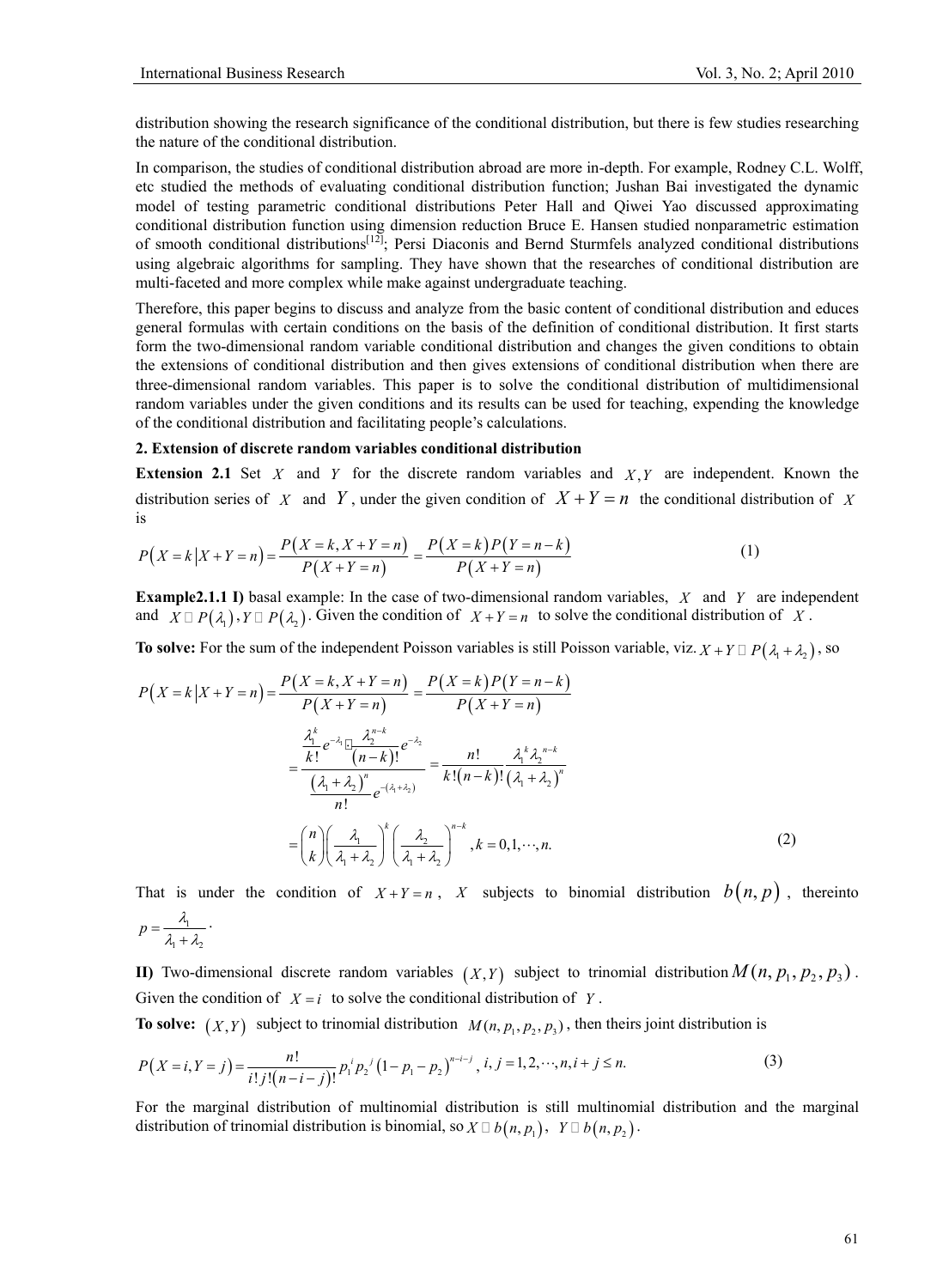$$
P(y = j | x = i) = \frac{P(x = i, y = j)}{P(x = i)} = \frac{\frac{n!}{i!j!(n-i-j)!} p_1^i p_2^j (1 - p_1 - p_2)^{n-i-j}}{\frac{n!}{i!(n-i)!} p_1^i (1 - p_1)^{n-i}}
$$
  
= 
$$
\frac{(n-i)!}{j!(n-i-j)!} \frac{p_2^j (1 - p_1 - p_2)^{n-i-j}}{(1 - p_1)^{n-i}}
$$
  
= 
$$
\binom{n-i}{j} \left(\frac{p_2}{1 - p_1}\right)^j \left(\frac{1 - p_1 - p_2}{1 - p_1}\right)^{n-i-j}.
$$
 (4)

That is under the condition of  $X = i$ , *Y* subjects to binomial distribution  $b(n-i, p)$ , thereinto  $p = \frac{p_2}{p_1 + p_2}$  $1 - p_1$  $p = \frac{p_2}{1-p_1}$ .

**Extension2.2** Set  $X, Y, Z$  for the discrete random variables and  $X, Y, Z$  are mutual independent. Known the distribution series of *X,Y,Z*, under the given condition of  $X + Y + Z = n$  the conditional distribution of *X* is

$$
P(X = k | X + Y + Z = n) = \frac{P(X = k, X + Y + Z = n)}{P(X + Y + Z = n)} = \frac{P(X = k)P(Y + Z = n - k)}{P(X + Y + Z = n)}.
$$
\n(5)

**Example2.2.1 I)** *X,Y,Z* are mutual independent, and  $X \square P(\lambda_1)$ ,  $Y \square P(\lambda_2)$ ,  $Z \square P(\lambda_1)$ .

1) Given the condition of  $Y + Z = n$  to solve the conditional distribution of X.

**To solve:** For the sum of the independent Poisson variables is still Poisson variable, viz.  $Y + Z \square P(\lambda_2 + \lambda_3)$ , so

$$
P(X=k|Y+Z=n) = \frac{P(X=k, Y+Z=n)}{P(Y+Z=n)} = P(X=k) \sqcup P(\lambda_1)
$$
 (6)

That is *X* still subjects to  $P(\lambda_1)$ .

2) Given the condition of  $X + Y + Z = n$  to solve the conditional distribution of X.

**To solve:** For the sum of the independent Poisson variables is still Poisson variable, viz.  $X + Y + Z \square P(\lambda_1 + \lambda_2 + \lambda_3)$ , so

$$
P(X = k | X + Y + Z = n) = \frac{P(X = k, X + Y + Z = n)}{P(X + Y + Z = n)} = \frac{P(X = k)P(Y + Z = n - k)}{P(X + Y + Z = n)}
$$

$$
= \frac{\frac{\lambda_1^k}{k!} e^{-\lambda_1} \frac{(\lambda_2 + \lambda_3)^{n-k}}{(n-k)!} e^{-(\lambda_2 + \lambda_3)}}{\frac{(\lambda_1 + \lambda_2 + \lambda_3)^n}{n!} e^{-(\lambda_1 + \lambda_2 + \lambda_3)}} = \frac{n!}{k! (n-k)!} \frac{\lambda_1^k (\lambda_2 + \lambda_3)^{n-k}}{(\lambda_1 + \lambda_2 + \lambda_3)^n}
$$

$$
= \binom{n}{k} \left(\frac{\lambda_1}{\lambda_1 + \lambda_2 + \lambda_3}\right)^k \left(\frac{\lambda_2 + \lambda_3}{\lambda_1 + \lambda_2 + \lambda_3}\right)^{n-k}, k = 0, 1, \dots, n. \tag{7}
$$

That is under the condition of  $X + Y + Z = n$ , *X* subjects to binomial distribution  $b(n, p_1)$ , thereinto  $b_1 = \frac{\lambda_1}{\lambda_1 + \lambda_2 + \lambda_3}$  $p_1 = \frac{\lambda_1}{\lambda_1 + \lambda_2 + \lambda_3}$ .

In a similar way, under the condition of  $X + Y + Z = n$ , *Y* subjects to binomial distribution  $b(n, p_2)$ , thereinto  $p_2 = \frac{\lambda_2}{\lambda_1 + \lambda_2 + \lambda_3}$  $p_2 = \frac{\lambda_2}{\lambda_1 + \lambda_2 + \lambda_3}$ ; *Z* subjects to binomial distribution  $b(n, p_3)$ , thereinto  $p_3 = \frac{\lambda_3}{\lambda_1 + \lambda_2 + \lambda_3}$  $p_3 = \frac{\lambda_3}{\lambda_1 + \lambda_2 + \lambda_3}$ .

**II)**  $X_1, X_2, \dots, X_n$  are mutual independent and  $X_i \square P(\lambda_i)$ ,  $i = 1, 2, \dots, n$ . Given the condition of  $X_1 + \dots + X_n = m$ to solve the conditional distribution of  $X_i$ .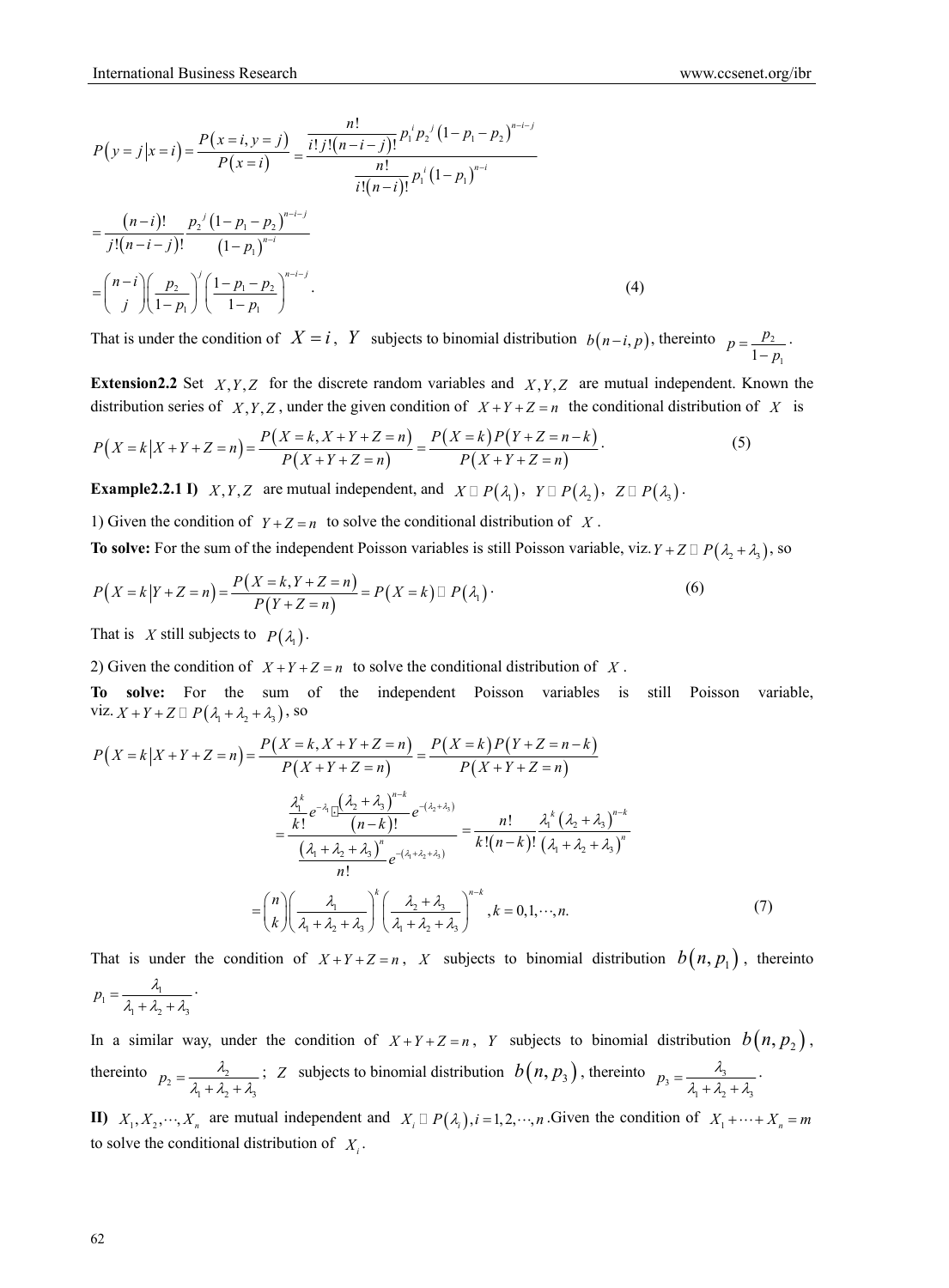

That is under the condition of  $X_1 + \cdots + X_n = m$ ,  $X_i$  subjects to binomial distribution  $b(n, p_i)$ , thereinto

$$
p_i = \frac{\lambda_i}{\sum_{j=1}^n \lambda_j}.
$$

When  $\lambda_1 = \lambda_2 = \dots = \lambda_n$ ,  $p_1 = p_2 = \dots = p_n = \frac{1}{n}$ ,  $X_i \square b\left(n, \frac{1}{n}\right), i = 1, 2, \dots, n$ .

The solution of the above two extensions is relatively simple so it is omitted.

### **3. Conclusions**

This paper mainly discusses conditional distributions of multidimensional random variables and its related examples given certain conditions in the case of discrete situation. It changes the original condition of one fixed variable into more complex conditions, for example the condition that the sum of two variables is fixed in two-dimensional situation.

In addition, in condition of discrete random variables this paper extends two-dimensional into three and n-dimensional random variables and gives the conditional distributions. For example, in the case of three-dimension, we can get one variable's conditional distribution given the sum of the other two or the three variables fixed. It is the same in multi-dimension. This article gets the above results strictly according to two-dimensional random variables conditional distribution.

Conditional distribution can be applied in the life and work to resolve practical problems. The application of using conditional distribution theory to carry out scientific analysis and calculations with real data is an important reflection of the usefulness of conditional distribution. In addition, for there are more and more discussions about multidimensional random variables in reality this paper extends the conditional distribution to provide new train of thought for the research in some extent and it aims at enriching the content of conditional distribution, deepening the understanding of it and applying it well in practical.

#### **References**

Bruce E. Hansen. (2009). Nonparametric Estimation of Smooth Conditional Distributions [EB/OL]. (2004-05)[7-30]. http://www.ssc.wisc.edu/~bhansen/papers/cdf.pdf.

Chen, Fei-yue. (2006). Generalization of the Condition Distribution of the Poisson Process Arrival Time. *Journal of Chang Sha University of Electric Power (Natural Science)*, 21(2):75-79.

Hu, Duan-ping. (2001). The Condition Distribution of Elliptically Contoured Matrix Distributions. *Communication on Applied Mathematics and Computation*, 15(2):41-44.